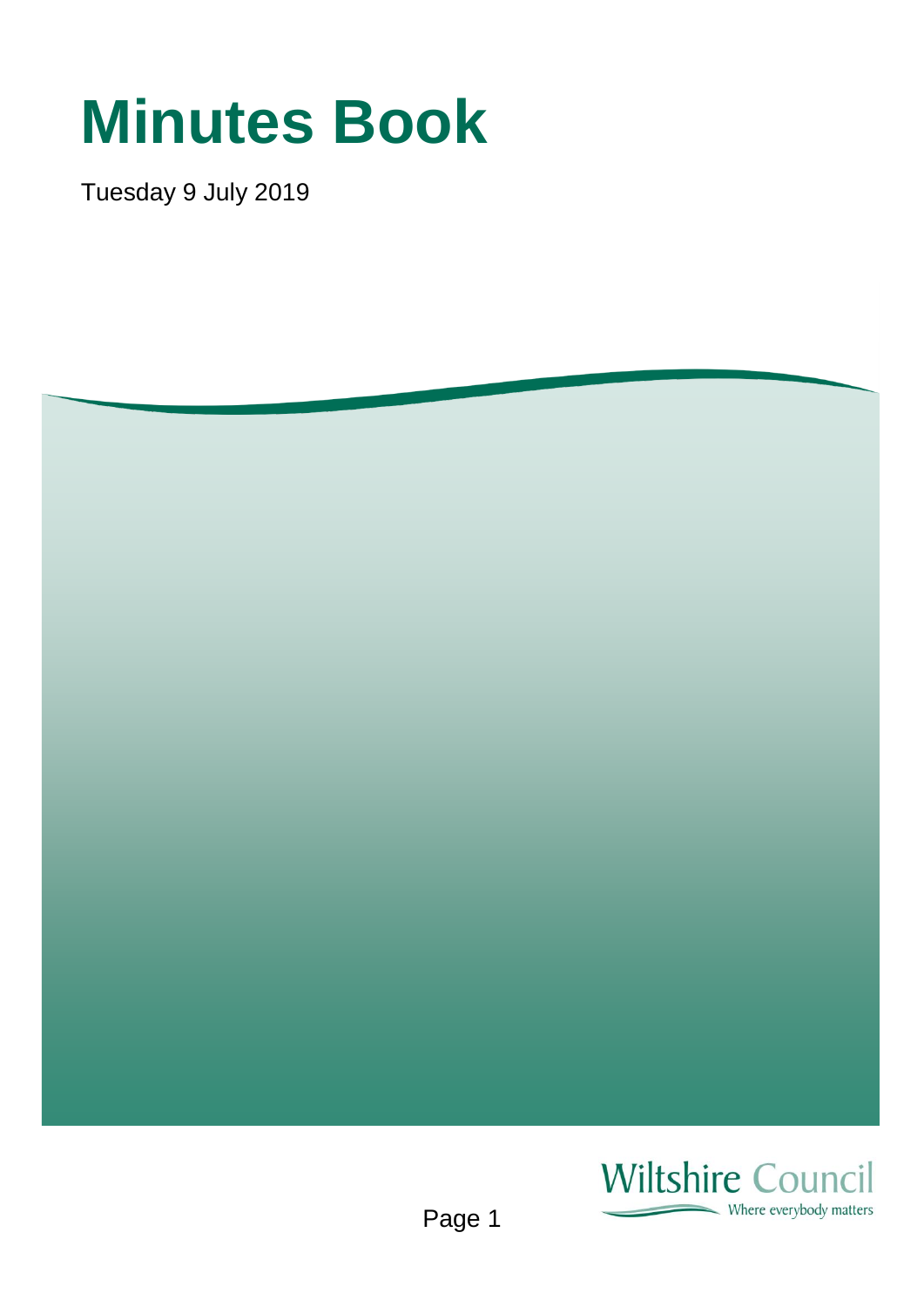## **Minutes of Cabinet and Committees**

## **May to July 2019**

| <b>Meeting</b>                                 | <b>Date</b>   | Page Nos.         | Chairman (Cllr)                         |  |
|------------------------------------------------|---------------|-------------------|-----------------------------------------|--|
| <b>Cabinet</b>                                 |               |                   |                                         |  |
| Cabinet                                        | 22 May 2019   | $3 - 12$          | <b>Baroness Scott</b><br>of Bybrook OBE |  |
| Cabinet                                        | 11 June 2019  | <u> 13 - 22</u>   | <b>Baroness Scott</b><br>of Bybrook OBE |  |
| Cabinet                                        | 2 July 2019   | <b>To Follow</b>  | <b>Baroness Scott</b><br>of Bybrook OBE |  |
| <b>Overview and Scrutiny Select Committees</b> |               |                   |                                         |  |
| Overview and Scrutiny Management Committee     | 4 June 2019   | $23 - 30$         | <b>Graham Wright</b>                    |  |
| <b>Children's Select Committee</b>             | 15 May 2019   | $31 - 82$         | Jon Hubbard                             |  |
| <b>Environment Select Committee</b>            | 18 June 2019  | $83 - 88$         | John Smale                              |  |
| <b>Health Select Committee</b>                 | 30 April 2019 | $89 - 142$        | Howard<br>Greenman                      |  |
| <b>Regulatory Committees</b>                   |               |                   |                                         |  |
| <b>Strategic Planning Committee</b>            | 24 April 2019 | 143 - 148         | Fleur de Rhé-<br>Philipe                |  |
| <b>Strategic Planning Committee</b>            | 19 June 2019  | <u> 149 - 154</u> | Fleur de Rhé-<br>Philipe                |  |
| Northern Area Planning Committee               | 12 June 2019  | <u> 155 - 158</u> | Tony Trotman                            |  |
| Eastern Area Planning Committee                | 20 June 2019  | <u> 159 - 166</u> | <b>Mark Connolly</b>                    |  |
| Southern Area Planning Committee               | 30 May 2019   | 167 - 174         | Fred<br>Westmoreland                    |  |
| <b>Governance Committees</b>                   |               |                   |                                         |  |
| <b>Standards Committee</b>                     | 26 June 2019  | 175 - 180         | Paul Oatway<br>QPM                      |  |
| <b>Joint Committees</b>                        |               |                   |                                         |  |
| Health and Wellbeing Board                     | 23 may 2019   | <u> 181 - 196</u> | <b>Baroness Scott</b><br>of Bybrook OBE |  |
| <b>Other Committees</b>                        |               |                   |                                         |  |
| <b>Staffing Policy Committee</b>               | 8 May 2019    | <u> 197 - 200</u> | <b>Allison Bucknell</b>                 |  |
| <b>Officer Appointments Committee</b>          | 9 April 2019  | 201 - 202         | <b>Baroness Scott</b><br>of Bybrook OBE |  |